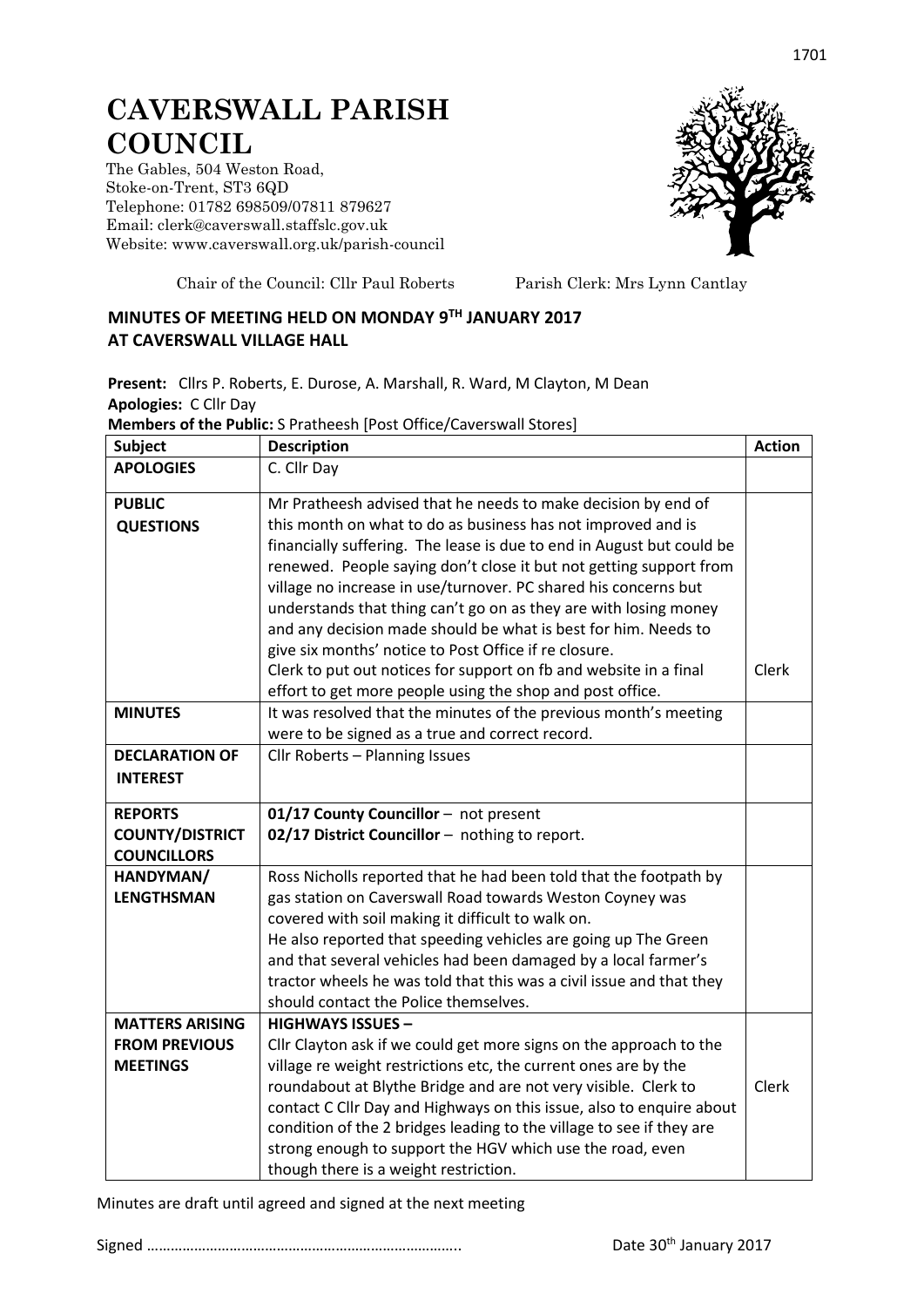| <b>Subject</b>         | <b>Description</b>                                                     | <b>Action</b> |
|------------------------|------------------------------------------------------------------------|---------------|
|                        | Clerk to also contact C. Cllr Mark Deaville in his capacity as Cabinet |               |
|                        | Member for Highways and Transport to come to one of our                | Clerk         |
|                        | meetings to discuss our Highways issues.                               |               |
|                        | 03/17 - Grids and Drains                                               |               |
|                        | School Lane drains still blocked.                                      | Clerk         |
|                        | $04/17$ – Footpaths                                                    |               |
|                        | Cllr Clayton had been contacted re possible unauthorised access        |               |
|                        | from field on the left at the top of Handley Banks Clerk to contact    | Clerk         |
|                        | Julie Howard at Enforcement                                            |               |
|                        | 05/17 - Bus Shelter by Scout Hut                                       |               |
|                        | (151/16, 138/16, 120/16, 103/16)                                       |               |
|                        | Still waiting on response from SMDC on ownership.                      | <b>SMDC</b>   |
|                        | 06/17 - Fencing along The Dams                                         |               |
|                        | $(152/16, 139/16, 104/16, 67/16, 41/16, 26/16, 15/16)$                 |               |
|                        | Cllr Roberts to ask Wards Fencing for a quote and Cllr Marshall also   | PR/AM         |
|                        | to ask another contractor to quote.                                    |               |
|                        |                                                                        |               |
|                        | 07/17 - Information on cost of playground equipment/insurance          |               |
|                        | (152/16, 140/16, 121/16, 113/16)                                       |               |
|                        | No further action as not financially viable.                           |               |
|                        | 08/17 - Car Park Access Barriers                                       |               |
|                        | (153/16, 141/16, 126/16, 113/16)                                       |               |
|                        | Should be installed soon.                                              |               |
|                        | 09/17 - St Peters Church - Condition of the church yard                |               |
|                        | (154/16)                                                               |               |
|                        | Cllr Durose reported that she had spoken to Alex Mizan who will        |               |
|                        | come and look at it as soon as he has time.                            |               |
|                        | 10/17 - Trees along The Dams                                           |               |
|                        | Email received from Rob Steele of SCC as trees were funded by          |               |
|                        | C Cllr Day for the Queens Diamond Jubilee and as this was over 12      |               |
|                        | months ago, he would presume that these are now under the care         |               |
|                        | of the Parish Council he asked for the PCs comments and will then      |               |
|                        | discuss with C Cllr Day to see what the next step will be. Clerk has   |               |
|                        | subsequently spoken to C Cllr Day who advised her that the trees       |               |
|                        | are indeed the responsibility of the Parish Council and that it was    |               |
|                        | the two trees at the other end of The Dams (nearest to the Red         |               |
|                        | House) that he had provided funding for, all the other trees were      |               |
|                        | purchased through the Jubilee Committee and the Parish Council.        |               |
|                        | He advised contacting N & J Trees about this as they were the          |               |
|                        | company who supplied the trees. Email has been sent today.             |               |
|                        | <b>Unresolved Items: None</b>                                          |               |
| <b>CORRESPONDENCE</b>  | <b>TSB</b><br><b>Bank Statement</b>                                    |               |
|                        | <b>SMDC</b><br>Re ceasing of Lenghtsman Agreement                      |               |
|                        | Precept requirement for 2017/18                                        |               |
| <b>FINANCE AND</b>     | 11/17 - Accounts                                                       |               |
| <b>2017-18 PRECEPT</b> | Payments:                                                              |               |
|                        | The following accounts were approved for payment: -                    |               |
|                        | Mrs L Cantlay – Clerk Salary and Expenses - January<br>£215.00 *       |               |
|                        | Mr R Nicholls - Handyman - November & December<br>£97.28               |               |
|                        | TOTAL PAYMENTS THIS MONTH - £312.28                                    |               |
|                        | - indicates payments to be made via Internet Banking Faster            |               |
|                        | Payment, approved at meeting.                                          |               |

Minutes are draft until agreed and signed at the next meeting

Signed …………………………………………………………………….. Date 30th January 2017